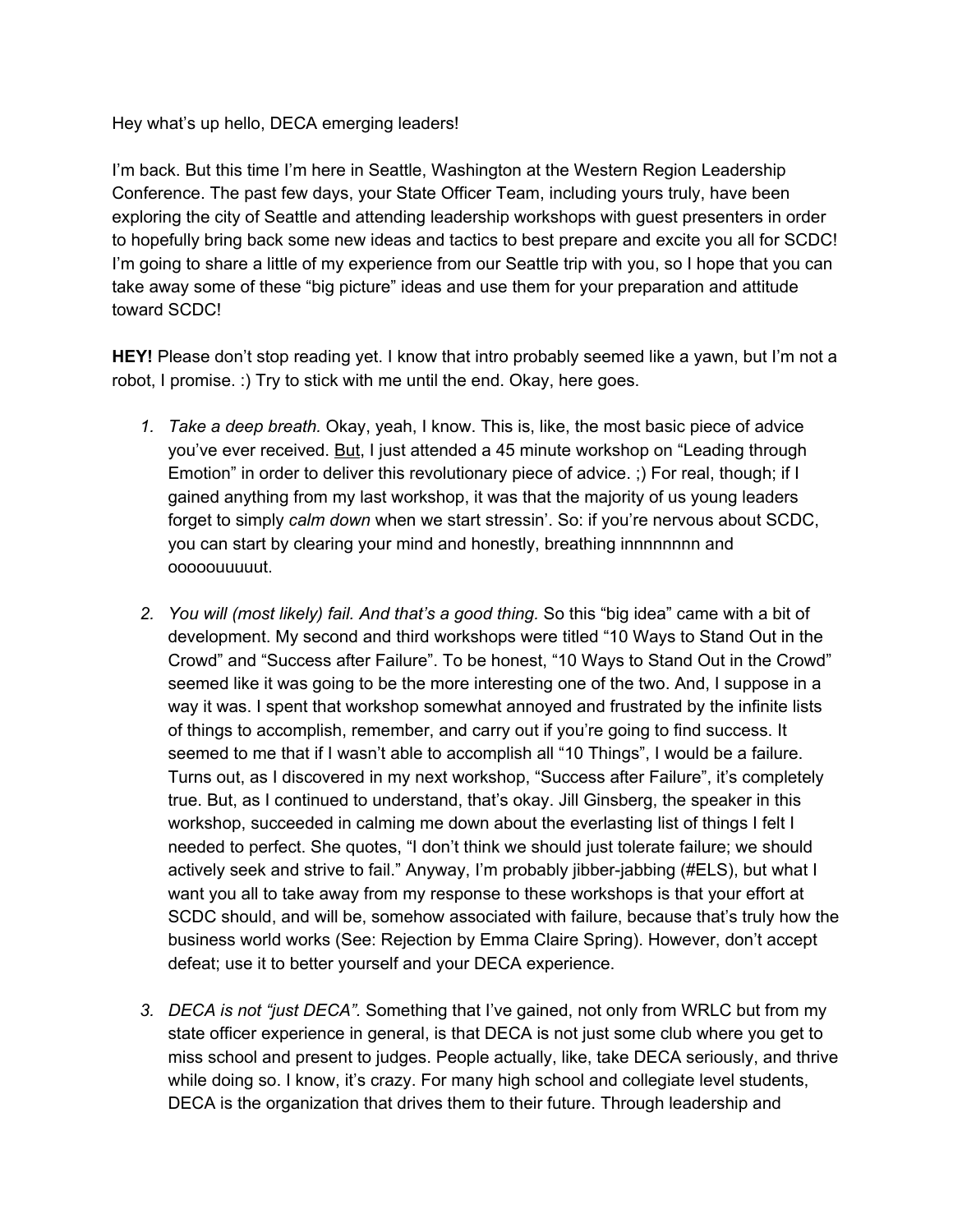regional conferences, marketing events, and community outreach, DECA members strive to network and make connections that push them toward careers in business fields. I will be the first to admit that while I am somewhat less driven in the DECA-department than some international DECA students I've had the pleasure to collaborate with this year, DECA has, without a doubt, influenced my future and my ability to lead. I, of all people, should not be preaching the importance of taking DECA uber-serious; but, coming from someone who discovered what DECA is actually about my fourth year involved, this message might hit a little closer to home for some of you. As you prepare for this year's SCDC, it might (absolutely) be a beneficial decision to think about how DECA events and principles can help you as you near college and career choices.

*4. Lastly, HAVE FUN.* Again, I know, I'm sorry for the oh-so-cliche advice, but this is legit. DECA conferences, at least Montana DECA conferences, should not be an anxious mess of preparation and forced networking. Something that I personally believe Montana DECA does extremely well, and something that DECA members across the nation should learn to love, is enjoying their conference experience *as a kid.* DECA is a business professional organization, but we can play this part and still enjoy each other's professional personas while having a fun time. So yes, as a state officer, I am personally encouraging you to be goofy, laugh, and dance at this conference. Just remember to keep it classy, people.

During this WRLC experience, our state officer team had the opportunity to form a tighter bond and enjoy each other's goofy selves. DECA is not all about the pencil skirts and presentation posture. Driving 25+ hours in a car together, if nothing else, was a bonding experience! I can honestly tell you that my fellow 2016-17 state officers are not only my together-through-success-and-failure business partners, but a few of my closest friends, and my DECA advisors are more than just my supervisors, but familial mentors that I look up to and admire. Ugh. Sorry for all of the mushy-gushy DECA "ra-ra", but I want to emphasize the importance of DECA partnerships, and not only business partnerships, at SCDC this year. I encourage you to find friendships that mean more than a singular DECA presentation or workshop, but an actual interpersonal connection. Have fun with your friends in your chapter, but make friends with others as well. This conference is for you and me, so let's try to enjoy it *and* gain at least minimal business presentation exposure, because, you know: "DECA prepares emerging leaders and entrepreneurs for careers in business" or something like that. :)

If you made it to the end of this blog, kudos to you. A year ago, I probably would have gotten bored after the intro and shut my computer screen with rolled eyes. After my experience as a state officer, however, I feel as if I have gained insight on the "big picture" ideas that DECA exemplifies. I want to encourage you all to take the next step this year at SCDC, whether that means attending all of the leadership workshops, having a conversation with a state officer or director, or trying something completely different in your roleplays. Whatever it is for you,